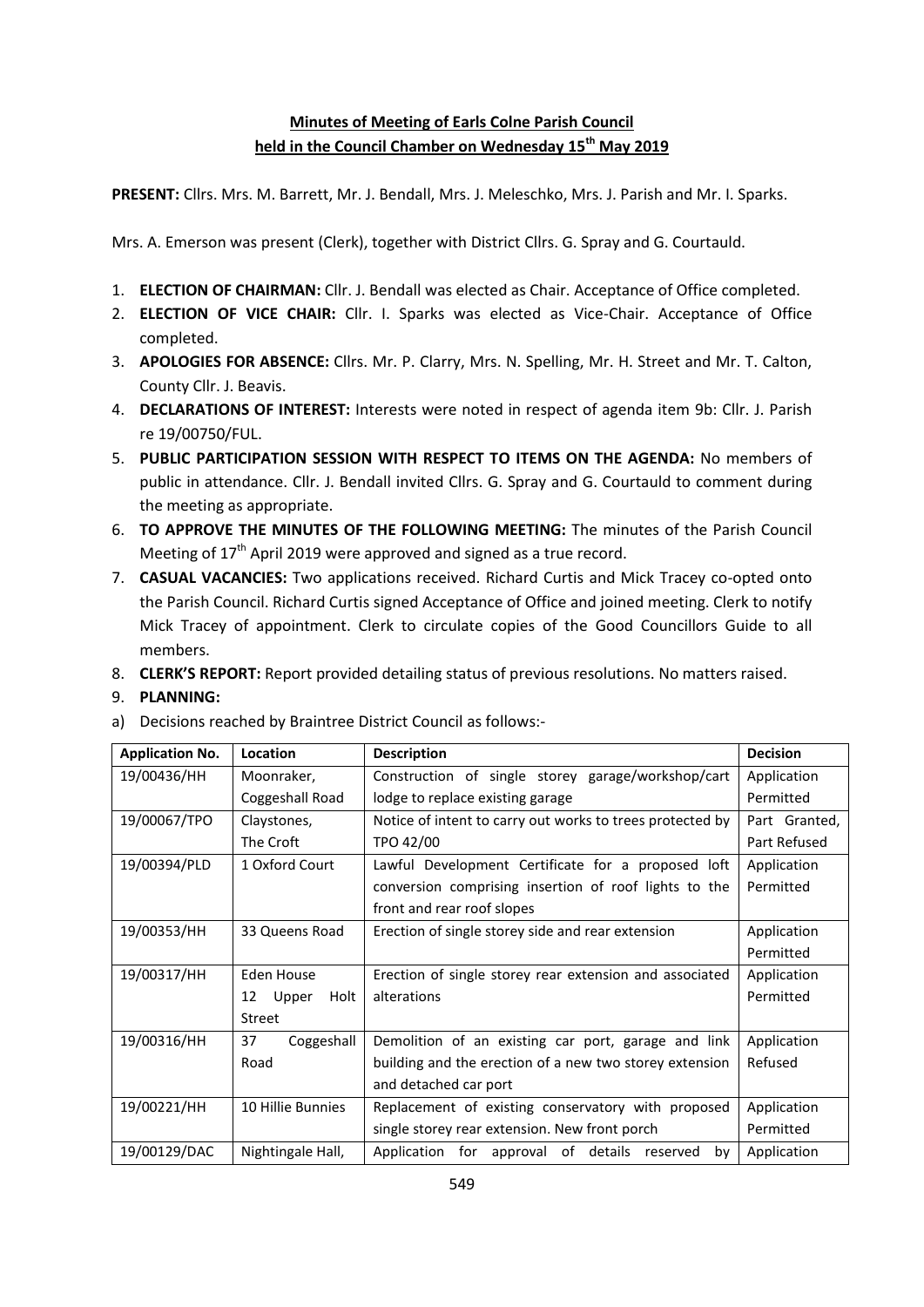| Nightingale | Hall $\vert$ conditions 1, 3, 4, 5, 6 and 7 of approved application $\vert$ Permitted |  |
|-------------|---------------------------------------------------------------------------------------|--|
| Road        | 18/00610/FUL and 18/00611/LBC                                                         |  |

### b) Current Applications were reviewed by the Parish Council as follows:-

#### Tree related applications – Richard Curtis

| <b>Application No.</b> | Location            | <b>Description</b>                                     | <b>Parish Council</b> |
|------------------------|---------------------|--------------------------------------------------------|-----------------------|
|                        |                     |                                                        | <b>Decision</b>       |
| 19/00090/TPOC          | Eden House          | Notice of intent to carry out tree works to trees in a | No objections         |
| <b>ON</b>              | Holt<br>12<br>Upper | conservation area                                      |                       |
|                        | <b>Street</b>       |                                                        |                       |

#### Other applications – Ian Sparks

| <b>Application No.</b> | Location            | <b>Description</b>                                        | <b>Parish Council</b> |
|------------------------|---------------------|-----------------------------------------------------------|-----------------------|
|                        |                     |                                                           | <b>Decision</b>       |
| 19/00745/DAC           | οf<br>West<br>Land  | Application for approval of details reserved by condition | <b>Information</b>    |
|                        | <b>Station Road</b> | 6a of approval 18/00121/OUT.                              | Only                  |
|                        |                     |                                                           |                       |
| 19/00750/FUL           | Blackwells Yard,    | Extension of previously approved open storage area for    | No objections         |
|                        | Coggeshall Road     | storage of vehicles and containers including removal of   |                       |
|                        |                     | existing trees.                                           |                       |
| 19/00692/FUL           | 72 High Street      | Retrospective application for change of use from post     | No objections         |
|                        |                     | office (class A2) to residential (class C3).              |                       |
| 19/00652/HH            | 36 Halstead Road    | Single storey rear extension.                             | No objections         |
|                        |                     |                                                           |                       |
| 19/00812/DAC           | Land Adjacent to    | approval of details<br>Application for<br>reserved by     | Information           |
|                        | Meadowcroft,        | conditions 3 and 7 approved application 18/01168/VAR      | Only                  |
|                        | <b>Station Road</b> |                                                           |                       |

c) Request to Members to review 19/00802/REM which relates to reserved matters on the Bellway Homes site off Station Road. This will be considered in detail at next Parish Council meeting.

- d) Cllr. G. Spray gave an update on her responsibilities following the Election. Cllr. Spray will be staying on the Planning Committee but stepping down as Vice Chair. The cabinet portfolio for Planning & Housing has been split and Cllr. Spray will be taking on responsibility for Planning.
- 10. **REVIEW OF ANNUAL PARISH MEETING:** Members discussed the areas raised during the annual meeting by members of public. Councillors with responsibility for the Community Workers to discuss further those matters raised in relation to planting and the cemetery by Mr. Atkinson. Clerk has confirmed in writing Parish Council role in relation to new churchyard to Mr. Tuffen. Members discussed the format of the evening and it was suggested that next year the meeting should be held on the basis that the Annual Report has been read in advance, and instead follow a question/answer format. Residents to introduce themselves when asking questions.
- 11. **REVIEW ELIGIBILITY TO EXERCISE GENERAL POWER OF COMPETNENCE:** General Power of Competence dependent on Clerk qualification.

## 12. **REVIEW OF POLICIES:**

- a) Standing Orders Members agreed to adopt proposed changes
- b) Code of Conduct Members agreed to adopt NALC model code of conduct
- c) Financial Regulations Members agreed to adopt proposed changes. This included an additional change to 5.5 (c)